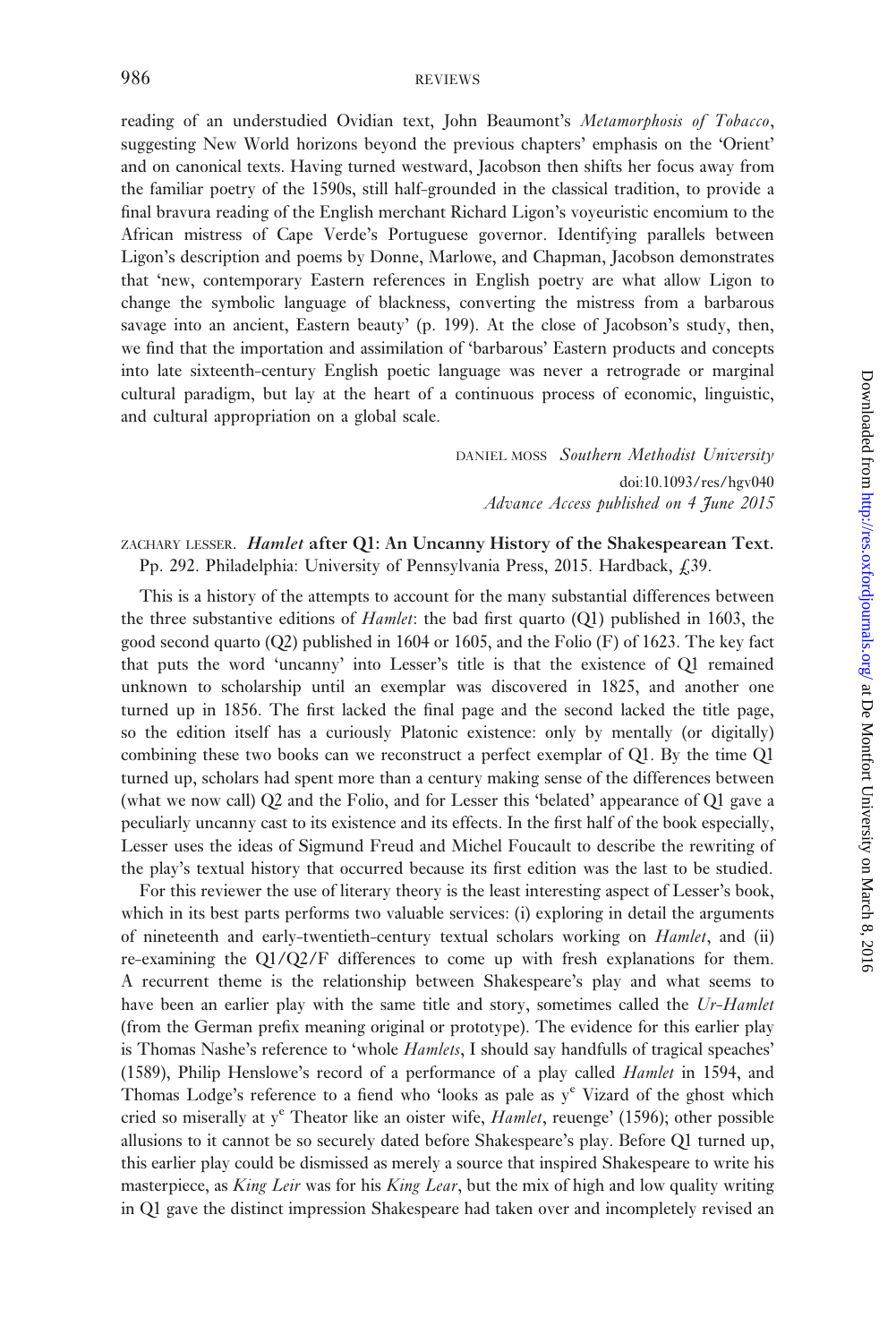earlier play. This had unsettling consequences for nineteenth-century conceptions of Shakespeare's genius.

The most successful explanations for the existence of Q1 that Lesser traces are that it was Shakespeare's first stab at the play (with Q2 and F showing how it looked after his polishing) and the rival view that Q1 represents a debased recording—by stenography? by memorial reconstruction?—of that polished Shakespeare play, which merely happened to get printed first. A substantial merit of Lesser's book is the minute detail with which he traces the genesis and evolution of these ideas as they were shaped by nineteenth-century scholarly competitiveness and the emergence of new facts and hypotheses. But more valuable still are Lesser's own contributions to the debates about the textual and theatrical relationships of Q1/Q2/F. In his first chapter, Lesser handles the complex relationships between the stationers responsible for funding and printing the first two editions—Nicholas Ling, Valentine Simmes, and James Roberts—and re-examines their title pages. Lesser discovers that Ling must have instructed Roberts, his printer of Q2, to copy the style of Simmes's title page for Q1, as they have in common the use of a hanging indent for a prose paragraph that everyone else reserved for religious books (pp. 66–7). This discovery enables Lesser to explain the otherwise mysterious fact that Ling would seem to be harming sales of his own stocks of Q1 by publishing Q2 before all exemplars of Q1 were sold. Because they were similarly styled, Ling could have Q1 and Q2 side-by-side in his shop in order to satisfy readers who wanted the original 1580–90s version of the play as well as those who wanted the latest version, enlarged by Shakespeare; less-discriminating browsers might not even be able to tell them apart at first glance.

Lesser's second chapter concerns the seemingly vulgar phrase 'country matters' that in Q2/F Hamlet uses to Ophelia in the Mousetrap Scene and which in Q1 is phrased 'contrary matters'. Around this phrase Q1/Q2/F has small but telling differences that Lesser explores in themselves and in the critical responses they have stimulated. His major thesis is that 'country matters' did not necessarily sound vulgar  $(cunt-\tau y)$  until after Q1 appeared and offered the variant reading. Or rather, Hamlet was undoubtedly being vulgar, referring to the sexual looseness of country people, but not in the explicitly genital way that we have come to suppose. The same point about critical over-certainty regarding sex structures Lesser's third chapter, about the imagined location of the Closet Scene between Hamlet and Gertrude in which Polonius is murdered. It is often assumed that only after Freud and his biographer Ernest Jones declared the play to be about mother/son incest was this scene set in Gertrude's bedroom, but as Lesser shows that had long been the imagined location in pictures and in performances, even though the word 'closet' does not mean bedchamber. Before Q1 reappeared, the Ghost was generally assumed to enter the Closet Scene wearing the same armour from his previous appearances on the battlements, but Q1 adds the detail that on this occasion he is 'in his night gowne', and Lesser traces the effect of this upon interpretations not only of this scene but the whole play. Under the influence of Henry Irving's production of 1874, a nightgowned ghost domesticated the entire story, which became a Victorian melodrama about Gertrude's fallen state and her reformation. Happily, Lesser is no more content to merely describe the play's critical and performance history than he is to merely describe its textual history, and he most intriguingly points out that for Gertrude to be still using her dead husband's bed has the same meaning as the Ghost retaining his armour: both these objects ought, by the laws of inheritance, to have been passed to young Hamlet (pp. 153–4).

Lesser's fourth chapter does for the 'To be' speech the same synthesis of critical history and textual history performed in the first three chapters. The key word here is 'conscience', which can mean our sense for distinguishing right from wrong (loosely, our sense of guilt)